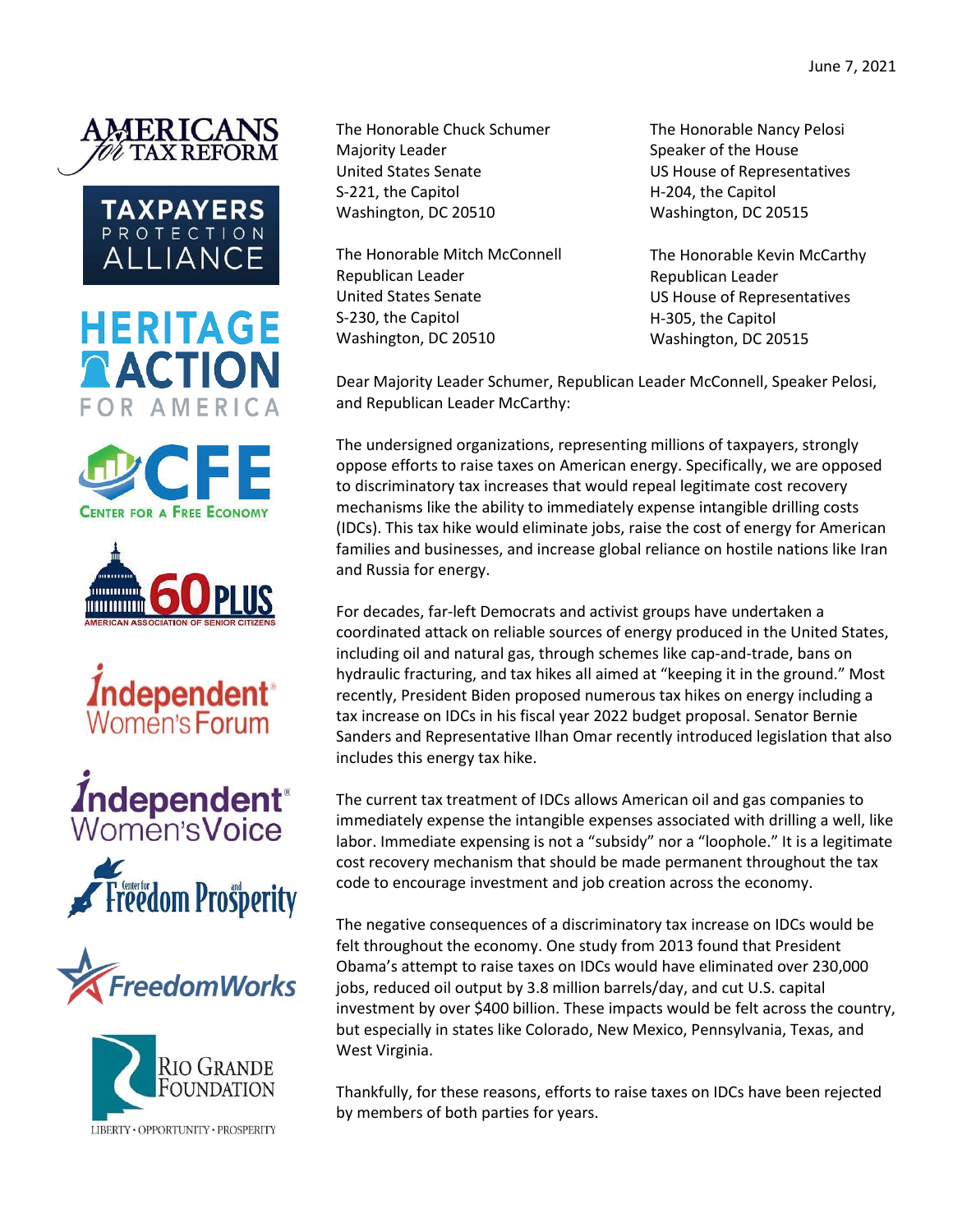## **POWER 3 THE FUTURE**















The American shale industry significantly contributed to our country's ability to emerge from the last economic recession of the early Obama years – we should not impose discriminatory taxes on this industry now, as it is needed to help us recover from the current economic downturn.

As Congressman Jodey Arrington recently noted in a letter signed by 55 members of Congress, "Using an 'infrastructure' package to weaken our energy infrastructure is a grave mistake that will hurt families, farmers, and small businesses still recovering from the pandemic."

We agree, and we strongly urge Congress to oppose energy tax increases, especially the discriminatory efforts to repeal the legitimate treatment of intangible drilling costs (IDCs) that support good-paying American jobs across the country.

Sincerely,

Grover Norquist President, Americans for Tax Reform

David Williams President, Taxpayers Protection Alliance

Garrett Bess Vice President, Heritage Action for America

Ryan Ellis President, Center for a Free Economy

James L. Martin Founder/Chairman, 60 Plus Association

Saulius "Saul" Anuzis President, 60 Plus Association

Carrie Lukas President, Independent Women's Forum

Heather R. Higgins CEO, Independent Women's Voice

Andrew F. Quinlan President, Center for Freedom and Prosperity

Adam Brandon President, FreedomWorks

Paul Gessing President, Rio Grande Foundation

Daniel Turner Executive Director, Power the Future